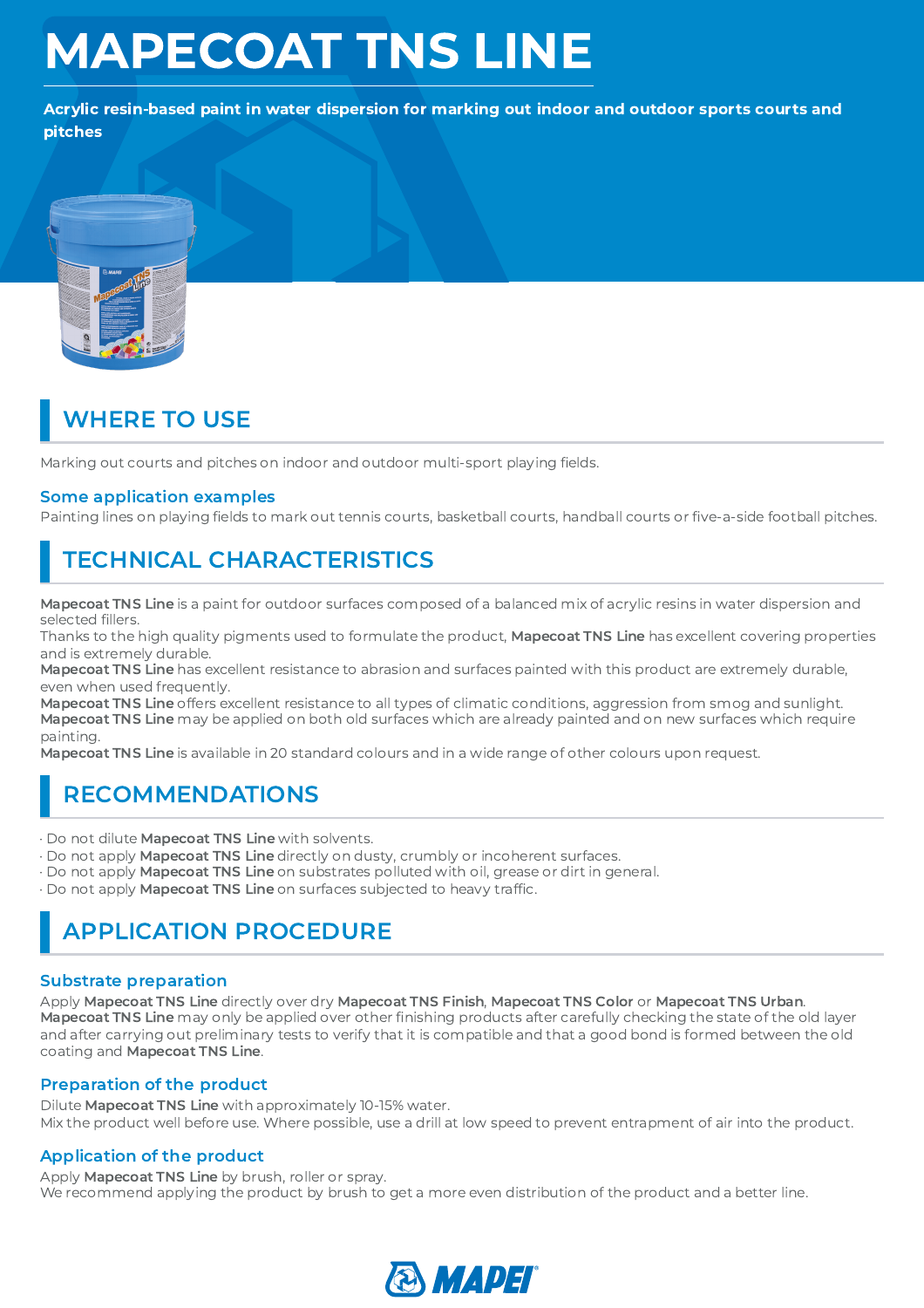The painting cycle comprises the application of at least 2 coats of **Mapecoat TNS Line**. Wait 12-24 hours between each coat in normal temperature and humidity conditions.

Protect freshly-painted surfaces from rain. If Mapecoat TNS Line comes into contact with water before it is completely dry, it may not adhere correctly and the final finish may not be acceptable.

## , it may not adhere correctly and the final finish may not be acceptable.<br>PRECAUTIONS TO BE TAKEN DURING PREPARATION AND APPLICATION

Do not apply Mapecoat TNS Line if it is about to rain or in windy weather. Do not apply Mapecoat TNS Line on damp or wet surfaces otherwise it may not adhere correctly. Do not apply if the temperature is lower than +10°C or higher than +35°C. Do not apply if the level of humidity is higher than 85%.

## CLEANING

Clean tools used to apply Mapecoat TNS Line with water before the product dries.

### **CONSUMPTION**

### 0.2-0.4 kg/m<sup>2</sup> (for two coats of finish).<br>  $\begin{array}{|l|} \hline \textbf{PACKAGING} \end{array}$ PACKAGING

Mapecoat TNS Line is supplied in 5 kg plastic drums.

### STORAGE

24 months if stored in a dry place away from sources of heat at a temperature of between +5°C and +30°C. Protect from freezing weather.

## SAFETY INSTRUCTIONS FOR PREPARATION AND APPLICATION

**Mapecoat TNS Line** is not considered hazardous according to current norms and guidelines regarding the classification of<br>mixtures. However, we recommend taking the usual precautions for handling chemical products. If the mixtures. However, we recommend taking the usual precautions for handling chemical products. If the product is applied in closed environments, make sure the area is well ventilated.

For further and complete information about the safe use of our product please refer to our latest version of the Material Safety Data Sheet.

PRODUCT FOR PROFESSIONAL USE.

| <b>TECHNICAL DATA (typical values)</b>                                                                                              |              |
|-------------------------------------------------------------------------------------------------------------------------------------|--------------|
| <b>PRODUCT IDENTITY</b>                                                                                                             |              |
| <b>DESCRIPTION</b>                                                                                                                  |              |
| Acrylic resin-based paint in water dispersion for marking out indoor and outdoor sports courts and pitches                          |              |
| <b>WHERE TO USE</b>                                                                                                                 |              |
| Painting lines on playing surfaces to mark out tennis courts, basketball courts, handball courts or five-a-side football<br>pitches |              |
| <b>CHARACTERISTICS</b>                                                                                                              |              |
| Appearance:                                                                                                                         | pasty liquid |
| Dry solids content (%):                                                                                                             | approx. 65   |